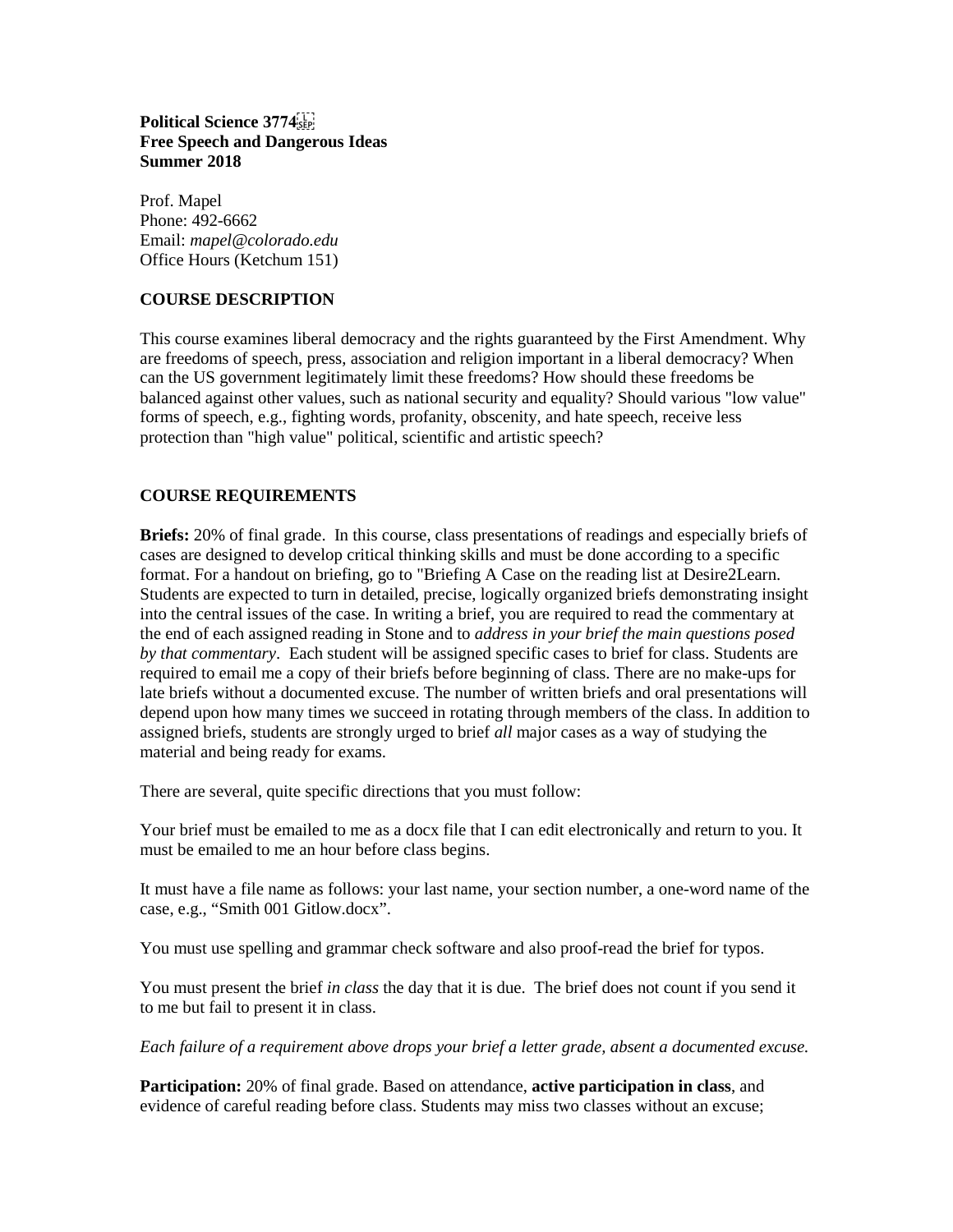thereafter, absence counts against the final grade without a documented excuse for reasons recognized by the University. Students who attend regularly but participate seldom can expect to receive a below average grade, i.e., a "C-" for this part of the course. Those who do not attend regularly will fail this part of the course, and you must pass all parts of this course in order to pass the course itself.

**Two Midterm Exams:** 25% each of final grade.

**Final exam:** 10% of final grade

Quizzes will also be given if preparation for class appears to lag. I will adjust the other requirements accordingly.

You must do ALL of the assignments in order to pass the course.

## **COURSE POLICIES**

**Disabilities**: If you qualify for accommodations because of a disability, please submit to me a letter from Disability Services in a timely manner so that you needs may be addressed. Disability Services determines accommodations based on documented disabilities. Contact: 303-492-8671, Willard 322, and<http://www.colorado.edu/disabilityservices>

**Religious Observance**: Campus policy regarding religious observances requires that faculty make every effort to reasonably and fairly deal with all students who, because of religious obligations, have conflicts with scheduled exams, assignments or required attendance. Students are required to let me know within the first two weeks of the course if they want an accommodation. For details of campus policy see [http://www.colorado.edu/policies/fac\\_relig.html](http://www.colorado.edu/policies/fac_relig.html)

**Classroom Decorum**: Students and faculty each have responsibility for maintaining an appropriate learning environment. Students who fail to adhere to such behavioral standards may be subject to discipline. Faculty have the professional responsibility to treat all students with understanding, dignity and respect, to guide classroom discussion, and to set reasonable limits on the manner in which they and their students express opinions Professional courtesy and sensitivity are especially important with respect to individuals and topics dealing with differences of race, culture, religion, politics, sexual orientation, gender variance and nationalities. Class rosters are provided to the instructor with the student's legal name. I will gladly honor your request to address you by an alternate name or gender pronoun. Please advise me of this preference early in the semester so that I may make appropriate changes to my records. See policies at<http://www.colorado.edu/policies/classbehavior.html> and at [http://www.colorado.edu/studentaffairs/judicialaffairs/code.html#student\\_code](http://www.colorado.edu/studentaffairs/judicialaffairs/code.html#student_code)

**Honor Code**: All students are the University of Colorado, Boulder are responsible for knowing and adhering to the academic integrity policy of this institution. Violations of this policy may include: cheating, plagiarism, aid of academic dishonesty, fabrication, lying, bribery, and threatening behavior. All incidents of academic misconduct shall be reported to the Honor Code Council (honor@colorado.edu; 303-725-2273). Students who are found to be in violation of the academic integrity policy will be subject to both academic sanctions from the faculty member and non-academic sanctions (including but not limited to university probation, suspension, or expulsion). Other information on the Honor Code can be found at <http://www.colorado.edu/policies/honor.html> and<http://www.colorado.edu/academics/honorcode>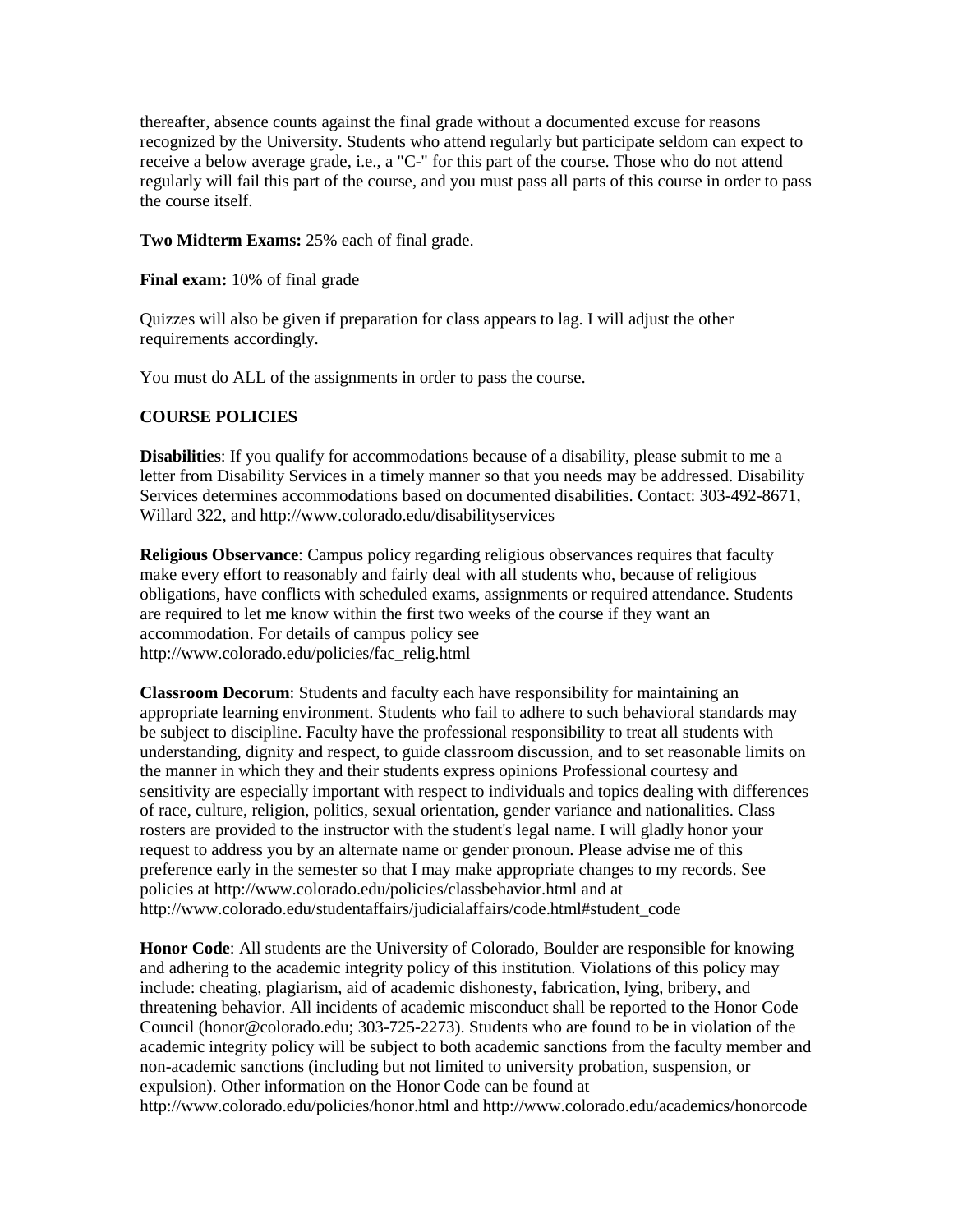**Sexual Harassment**: The University of Colorado at Boulder policy on Discrimination and Harassment [\(http://www.colorado.edu/policies/discrimination.html,](http://www.colorado.edu/policies/discrimination.html) the CU policy on Sexual Harassment, and the CU policy on Amorous Relationships applies to all students, faculty and staff. Any student, faculty or staff member who believes s/he has been the subject of discrimination or harassment based upon race, color, national origin, sex, age, disability, religion, sexual orientation, or veteran status should contact the Office of Discrimination and Harassment (ODH) at 303-492-2127 or the Office of Judicial Affairs at 303-492-5550. Information about ODH and the campus resources available to assist individuals regarding discrimination or harassment can be obtained a[t http://www.colorado.edu/odu](http://www.colorado.edu/odu)

**Attendance and Class Registration**: If a student fails to answer roll during the first two classes of this course, he or she will be administratively dropped. If a student misses more than 50% of classes, he or she will fail the course.

# **REQUIRED TEXTS**

*1.The First Amendment, Stone, Seidman, Sunstein, Tushnet, eds. (Aspen Law and Business, 4*<sup>th</sup> edition. Note that all page numbers below are given for the FOURTH edition of this book. You *must* use **this** edition, as selections vary from edition to edition and class discussion and briefs need to be uniformly based on the same excerpts from the cases.

2. Articles listed below on reading schedule are available on Desire2Learn class website.

3. Miscellaneous articles you can find on-line

# **SCHEDULE OF READINGS (check on-line** *the afternoon before every class***,** *as schedule may change***).**

Each reading assignment has several parts. First, there are the main readings from "**Stone**" that is, the main casebook. These readings present excerpts from major cases and provide commentary. These readings *also include study questions*, which you should read and try to answer for yourself, especially when you are briefing a case for class presentation. In addition, you should study in detail (and usually brief) the cases below identified by bullets. Assignments also include some required historical or philosophical essays on First Amendment topics. Readings should be done by the day listed and in the order listed.

For background on the basic operations of the Supreme Court, see Alepheus T. Mason, *American Constitutional Law: Introductory Essays and Selected Cases*, Chapter 2, pp. 24-40 (Prentice Hall, 2002). Go to "Mason2" on D2L.

**June**

**4 Mon. Introduction to course**

# **5 Tues. Truth and the Marketplace of Ideas**

John Stuart Mill, excerpt from *On Liberty*, Chapter 2 ("MILL\_LIBERTY\_CH 2" on D2L)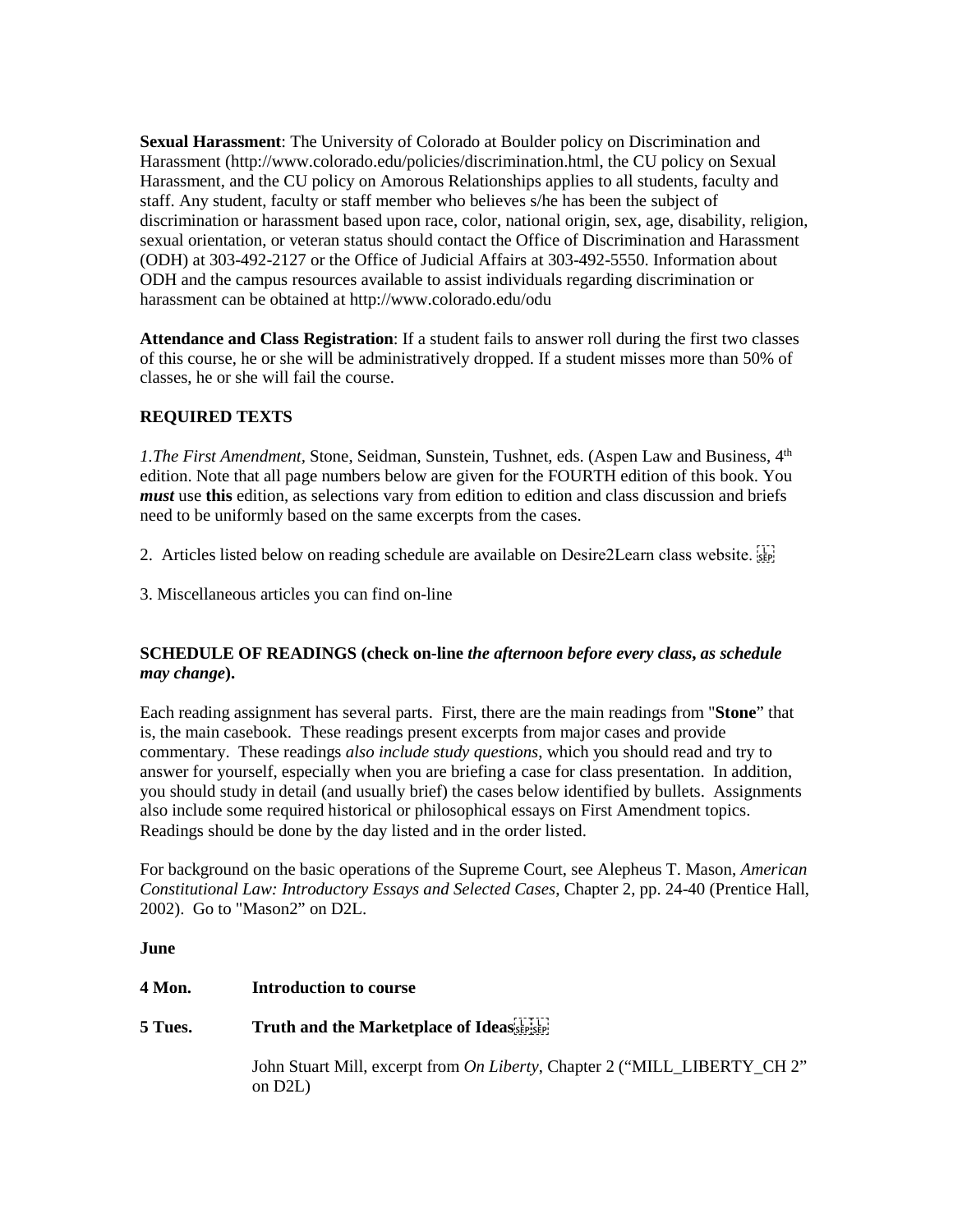| Class presentation |
|--------------------|
|--------------------|

Bernard Williams, "The Marketplace of Ideas," ("Williams" on D2L)

Class presentation

# **Democratic Government and Personal Expression**

Alexander Meiklejohn, excerpt, "Political Freedom" ("Meiklejohn")

Class presentation \_\_\_\_\_\_\_\_\_\_\_\_\_\_\_\_\_\_\_\_\_

Martin H. Redish, excerpt, "The Value of Free Speech" (this article is sandwiched between two other, suggested readings by Baker and Richards which present variations of the self-realization rationale for freedom of expression. To find the reading by Redish, go to "BAKER\_~1") on D2L and scroll through Baker's article to Redish. Richards' article follows.

Class presentation \_\_\_\_\_\_\_\_\_\_\_\_\_\_\_\_\_\_\_\_\_\_\_\_\_

# **6 Weds. Representative Democracy and Judicial Neutrality**

Robert H. Bork, "Neutral Principles and Some First Amendment Problems" or ("Bork.Neutral"). The entire article is available on the web, but the required reading starts on page 20, subheading "Some First Amendment Problems," and goes to the bottom of p. 31. There are also alternative page numbers at the bottom of each page, and following those numbers, you read from bottom 204 to middle of 215. Ignore any "start" and "stop" suggestions in the margin.

Class presentation \_\_\_\_\_\_\_\_\_\_\_\_\_, \_\_\_\_\_\_\_\_\_\_\_\_\_\_\_\_\_\_\_\_\_

Google obituary of Robert Bork in *The New York Times*

# **A. Content-Based Restrictions: Dangerous Ideas and Information**

#### **7 Thurs. Subversive Speech: The World War I Cases: "Clear and Present Danger"**

Watch excerpts from film: "The American Experience: Emma Goldman"

Stone, 19-32

- *Schaffer*
- *Masses* (\_\_\_\_\_\_\_\_, \_\_\_\_\_\_\_\_\_\_one person presents both Schaffer and Masses)
- *Schenk* (\_\_\_\_\_\_\_\_\_\_\_)

*Abrams* (\_\_\_\_\_\_\_\_)

8 Fri. **Subversive Speech: The "Red Scare Cases"**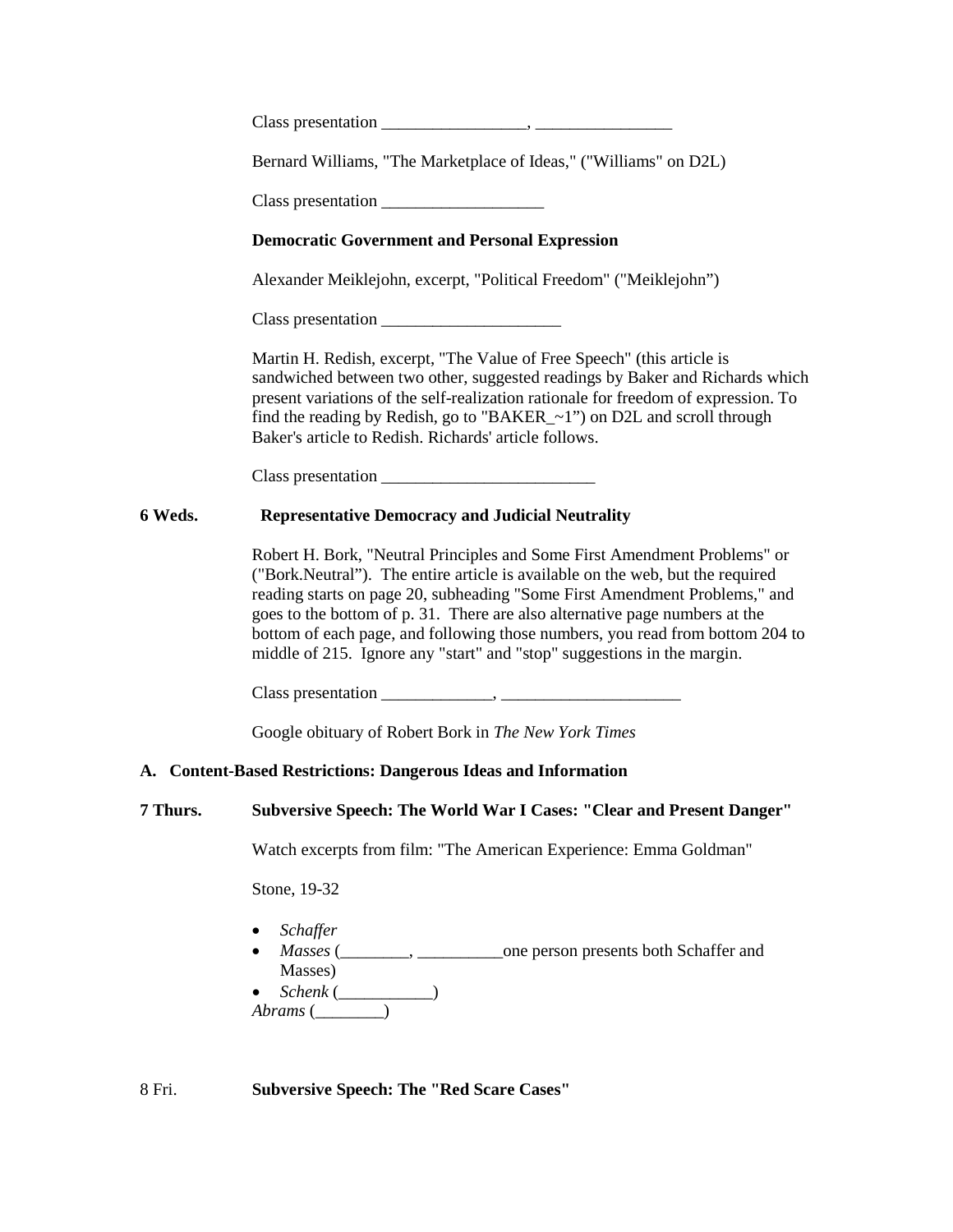# **You are required to present your casebook in class on this date. Failure to do so results in a loss of 5 points on first exam**  Stone, 38 - 51 • *Gitlow* (\_\_\_\_\_\_\_\_\_, \_\_\_\_\_\_\_\_\_\_\_) Hans A. Linde, "Clear and Present Danger Reexamined: Dissonance in the Brandenburg Concerto" ("LINDE~1") *Whitney*\_\_\_\_\_\_\_\_\_\_\_\_, \_\_\_\_\_\_\_\_\_\_\_\_) 11 M **McCarthyism** "Tail Gunner Joe," 374 - 393, *Perilous Times* Watch excerpts from *Point of Order* or film *Good Night and Good Luck* **12 T McCarthyism** *Dennis* in Stone, 51-60 (\_\_\_\_\_\_\_\_, \_\_\_\_\_\_\_\_\_) **Loyalty Oaths** • *Adler* and *Elbrandt* in Stone, 569- 72 (\_\_\_\_\_\_\_\_\_\_\_\_) **Investigative Committees** • *NAACP v Alabama*, in Stone 519-520 ( • *Barenblatt v US* (  $\qquad$  ) •  $Gibson_{\text{SEP} \text{SEP}}^{\text{IET}}$  and two cases in Stone, 587-591 **13 W The Press, Secrecy and National Security** Watch *The Most Dangerous Man in America* **14 TR The Pentagon Papers** Stone, 108 - 124 • *New York Times v. United States* (\_\_\_\_\_\_\_\_\_up through Stewart and White opinion; \_\_\_\_\_\_\_\_-l, the rest of the opinion) • *United States v. Washington Post* (also listen to oral arguments) • *The New York Times*[, "When Do We Publish a Secret?", July 1, 2006;](http://proquest.umi.com/pqdweb?index=8&did=1070108241&SrchMode=1&sid=2&Fmt=3&VInst=PROD&VType=PQD&RQT=309&VName=PQD&TS=1152393804&clientId=56281) • *The New York Times*[, "On Telling Secrets: The Editors and the Readers,"](http://proquest.umi.com/pqdweb?index=0&did=1071106201&SrchMode=1&sid=1&Fmt=3&VInst=PROD&VType=PQD&RQT=309&VName=PQD&TS=1152394129&clientId=56281)  [July 4, 2006;](http://proquest.umi.com/pqdweb?index=0&did=1071106201&SrchMode=1&sid=1&Fmt=3&VInst=PROD&VType=PQD&RQT=309&VName=PQD&TS=1152394129&clientId=56281) find both articles on-line \_\_\_\_\_\_\_\_\_\_\_\_\_\_\_\_\_\_\_\_\_\_

"Three Leakers" on D2L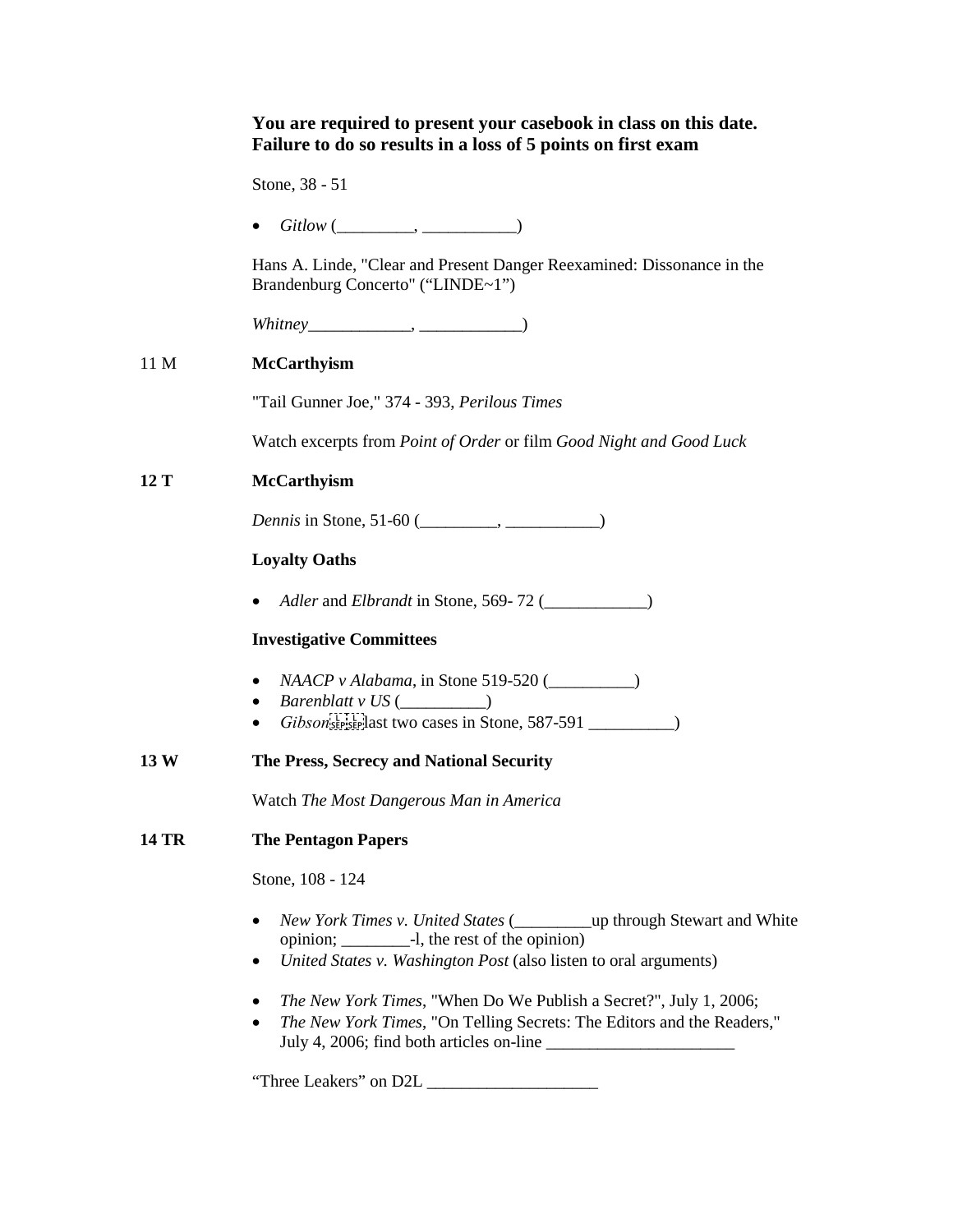# 15 F **Brandenburg and Review**

Stone, 60 - 75

• *Brandenburg* (\_\_\_\_\_\_\_\_\_\_\_\_\_)

Stone, *Perilous Times* 521-6 ("Perilous")

Ronald Collins and David M. Skover, "What is War? Reflections on Free Speech in Wartime" ("SchenkSurvives")

Reread Bork, "Neutral Principles" (go to link from second week of class), middle of p. 31 to the end, or follow alternative page numbers at bottom, 215 -19.

Suggested:

Stone, *Perilous Times*, 528-58 ("TheSecretofLiberty")

"Isis and the First Amendment" on D2L

#### **M 18 First Mid-Term Exam.**

## **B. Content-Based Restrictions: "Low" Value Speech**

#### **T 19 "Fighting Words"**

Stone, 81 - 104

- *Terminiello*\_\_(\_\_\_\_\_\_\_\_\_\_\_)
- *Cantwell* (\_\_\_\_\_\_\_\_\_\_\_\_\_\_\_)
- *Feiner* (\_\_\_\_\_\_\_\_\_\_\_\_\_\_\_)
- *Chaplinksy* (\_\_\_\_\_\_\_\_\_\_\_\_\_\_\_\_\_\_)
- *Snyder* (\_\_\_\_\_\_\_\_\_\_\_\_\_\_\_\_\_\_\_)

# **False Statements of Fact**

Stone, *Perilous Times*, 25-6, bottom 33-48, 71-3 on D2L as "Bugbear". This is a brief description how the Founding Fathers struggled over the original Sedition Act

Stone, 156 – 167

*New York Times v Sullivan* (\_\_\_\_\_\_\_\_\_\_\_, \_\_\_\_\_\_\_\_\_\_\_\_\_)

#### **W 20 7 Hate Speech**

Stone, 300-320.

• *R.A.V.* (listen to oral arguments)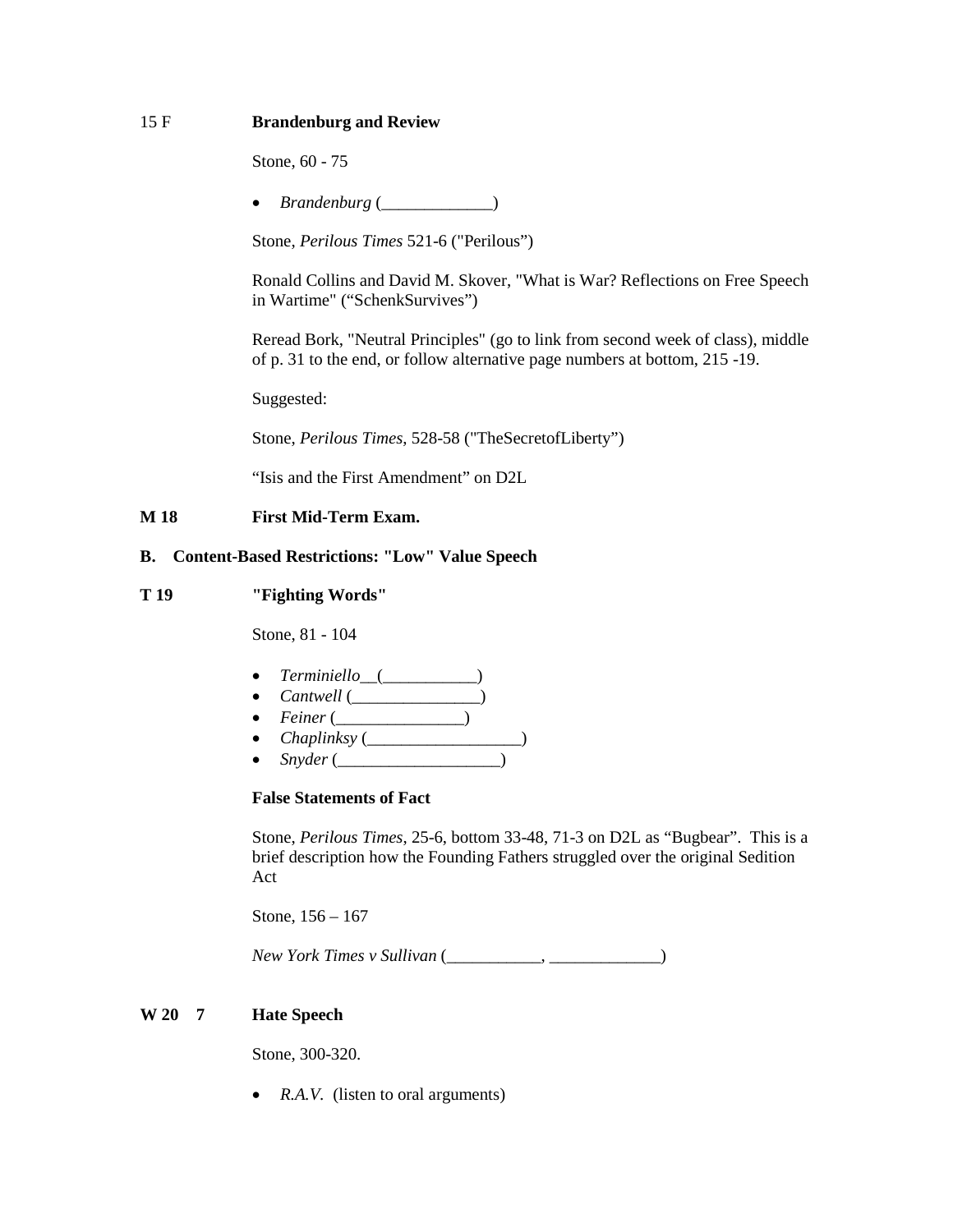Suggested: ["An Intense Attack by Justice Thomas on Cross-Burning,](http://proquest.umi.com/pqdweb?did=262825501&sid=1&Fmt=3&clientId=56281&RQT=309&VName=PQD)" The New York Times, Thurs. Dec. 12, 2002 p. A1 and A27 – find on -line

#### **True Threats**

*Virginia v Black* in Stone, 310 – 320

Parts  $I - III$  of O'Connor Part IV of O'Connor plus concurrence and dissents

## **TR 21 True Threats and the Internet**

Adrienne Scheffy, "Defining Intent in 165 Characters or Less: A Call for Clarity in the Intent Standard of True Threats following Virginia v Black"

[http://heinonline.org/HOL/Page?handle=hein.journals/umialr69&div=34&g\\_sent](http://heinonline.org/HOL/Page?handle=hein.journals/umialr69&div=34&g_sent=1&collection=journals)  $=1$ &collection=journals

Also on D2L readings under Scheffy

# *Class conversation with Adrienne Scheffy*

#### **F 22 The Lewd, the Profane, and the Indecent**

Stone, 260 - 74

- *Cohen* (\_\_\_\_\_\_\_\_\_\_\_\_)
- *Ernoznick* (\_\_\_\_\_\_\_\_\_\_\_\_\_)
- *Pacifica* ( $\qquad$ ) same person does last two cases

(Also listen to "Seven Dirty Words")

*"*The Decency Police," *Time* (March 26, 2006) ("The Decency Police")

Joel Feinberg, "Obscenity on the Public Media: *F.C.C. v. Pacifica*, 281-7 ("OBSCEN~1"). To find, scroll through to second half of article.

## **Hurt Feelings**

Stone 176 - 178

• *Hustler*  $v.$  *Falwell* ( $\qquad$ )

### **M 25 Obscenity**

Stone, 215 - 240

- *Miller* (\_\_\_\_\_\_\_\_\_\_\_)
- *Paris* (\_\_\_\_\_\_\_\_\_\_\_\_)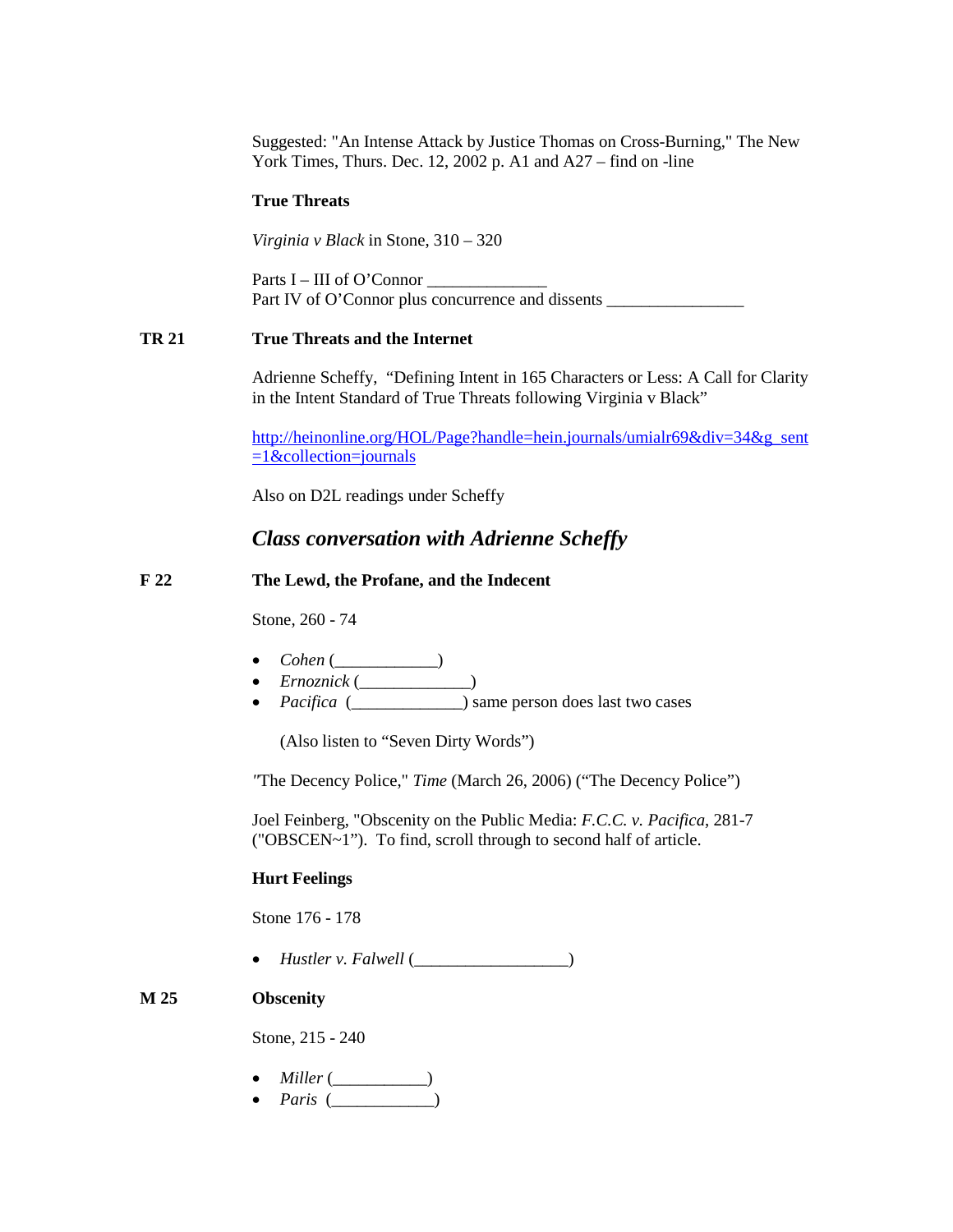Stone, 259-60, "Violence as Obscenity"

Feinberg: "Obscenity as Pornography," 127-164 ("OBSCEN~1") The first half of this reading

# **T26 Visit to Norlin Library's Banned Books display in the Special Collections Room**

\_\_\_\_\_\_\_\_\_\_\_\_\_\_\_\_\_\_\_\_\_\_\_\_\_\_\_\_\_, \_\_\_\_\_\_\_\_\_\_\_\_\_\_\_\_\_\_\_\_\_

# **C. Content-Neutral Restrictions**

**W 27 General Principles and Symbolic Conduct**: **Draft Card Burning and Flag Burning**

Stone, 422 - 441

• *United States v O'Brien* (listen to oral arguments) (\_\_\_\_\_\_\_\_\_, \_\_\_\_\_\_\_\_\_\_\_) each person does entire case

Suggested: Kent Greenawalt, *Fighting Words*, Chapt. 3, "Flag Burning" ("KGFlag")

# **General Principles and Symbolic Conduct: "Adult" Entertainment**

Stone, 283 – 290; 441-451

- *Young* (\_\_\_\_\_\_\_\_\_\_\_\_\_\_)
- *Alameda* (\_\_\_\_\_\_\_\_\_\_\_\_\_\_) same person briefs both
- *Barnes v Glenn Theater* (\_\_\_\_\_\_\_\_\_\_\_\_\_\_\_, \_\_\_\_\_\_\_\_\_\_\_\_\_\_\_)
- *Erie v PAP's AM* (\_\_\_\_\_\_\_\_\_\_\_\_\_\_\_\_\_\_\_)

# **TR 28 Review**

**F 29 Second Mid-term Exam**

# **E. The Religion Clauses: Establishment and Free Exercise**

**M 2 Historical Overview and the Anti-Coercion Principle**

Stone, 649 -684

*Lee* (\_\_\_\_\_\_\_\_\_\_\_\_\_\_ up to Scalia; \_\_\_\_\_\_\_\_\_\_\_\_\_\_, Scalia to the end)

# **The Non-Endorsement Principle and De Facto Establishments**

Stone, 684 - 701

• *Lynch* (*\_\_\_\_\_\_\_\_\_\_\_\_\_*Burger and O'Connor opinions; *\_\_\_\_\_\_\_\_\_\_\_*,